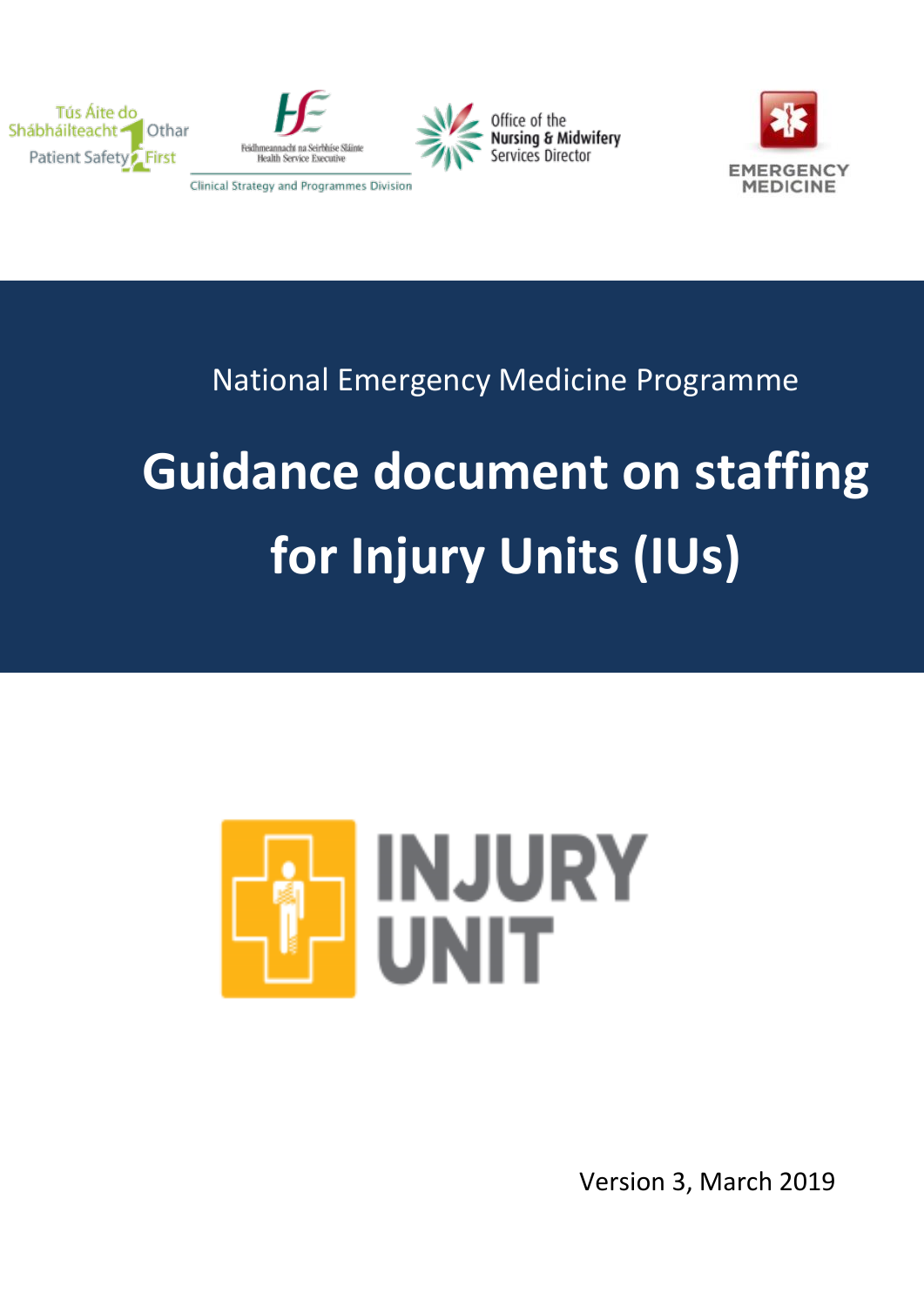#### **Foreword**

This document provides guidance from the National Emergency Medicine Programme (EMP) with regard to the staffing of Injury Units (IUs) to provide safe, high quality patient care. This guidance replaces previous version 2 published September 2013 which was developed at a time when Injury Units were at early stage of development. It is now prudent to revise these guidelines which are informed by operational experience and activity data from established Injury Units across Ireland. The timing of this guideline review also coincides with the Department of Health Taskforce on Staffing and Skill Mix in Nursing; Phase II – Emergency Care Settings. It is anticipated that the pilot of the framework for safe staffing in emergency care settings will include recommendations in relation to nurse staffing for Injury Units based on research and data being collected across four pilot sites nationally including one Injury Unit. It is envisaged that this updated EMP guidance document will align with the outputs and recommendations of this national work

IUs provide limited hours of access for patients with specific presentations within an Emergency Care Network (ECN) framework. This guidance document provides national guidance for minimum staffing requirements for these units. The Department of Health Taskforce on Safe Staffing and Skill Mix Phase II (emergency care settings) is currently in progress and findings from the implementation of this policy will further guide decisions regarding appropriate staffing in Injury Units nationally. In the event that there is any discrepancy between the national work and this guideline, the guideline will be subsequently reviewed and revised if necessary.

IUs vary in attendance volumes and geographical settings therefore the staffing guidance does not preclude the employment of additional staff on the basis of service demand or service characteristics at hospital, network or regional level. This guidance should be used to implement, develop and sustain multidisciplinary teams with appropriate staff compliment and skill-mix to optimise patient safety, quality of care and value in the IU.

The Guide was prepared by the EMP working group and co-ordinated by Ms. Susanna Byrne, Director Nursing and Midwifery Planning and Development Unit, HSE Dublin Mid-Leinster (Palmerstown) and Service Planner for the EMP. The Guide has undergone extensive stakeholder consultation, and the EMP and ONMSD are therefore pleased to endorse the recommendations outlined in this guidance document.

This is version 3 of the document which has been updated taking into account operational experience and data from established IUs.

George Children

**Dr Gerry McCarthy,** Clinical Lead, National Emergency Medicine Programme, CSP, HSE.

Many Wyme

**Ms Mary Wynne**, Nursing and Midwifery Services Director, HSE.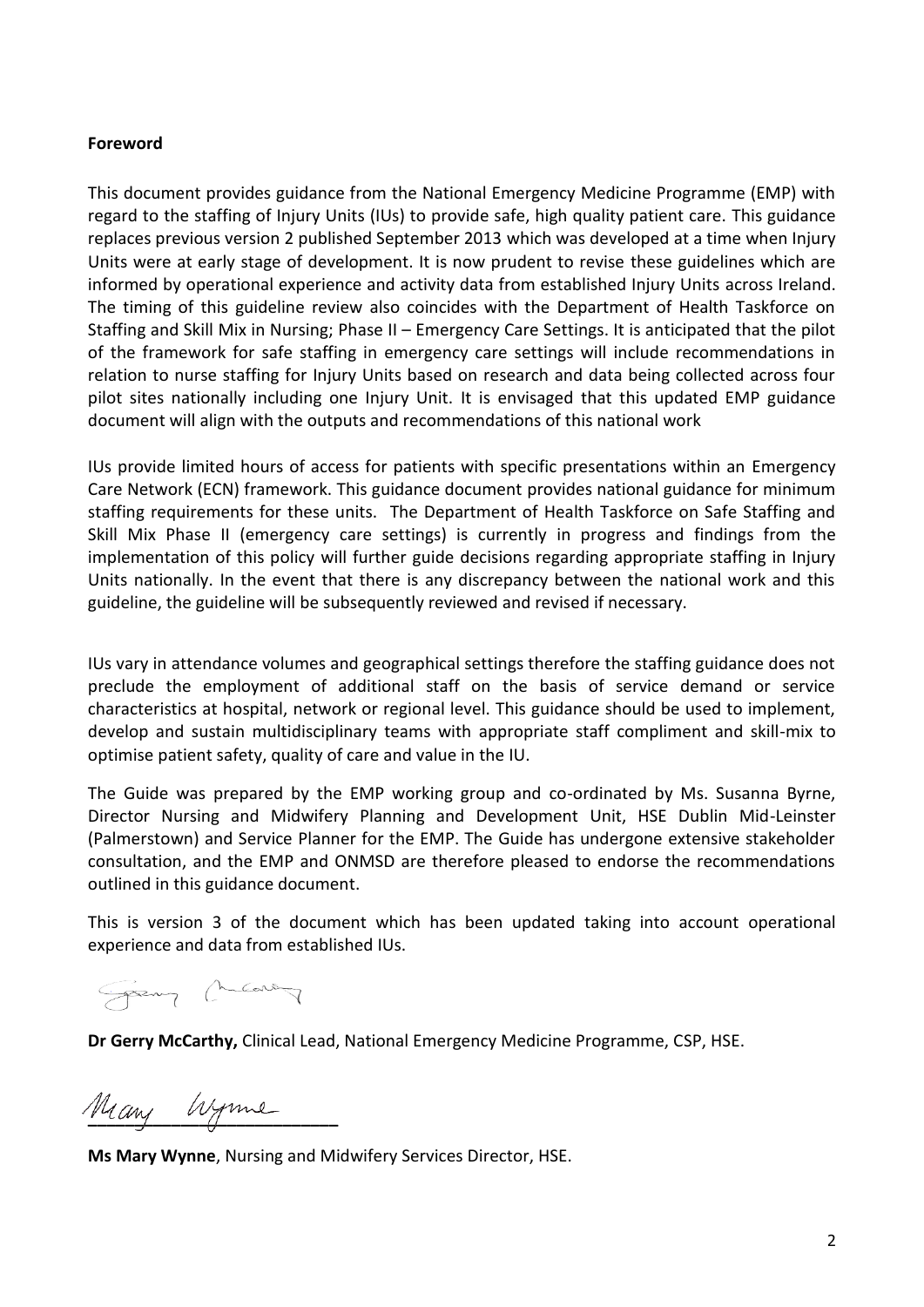# **Document outline**

| Foreword                                                   | 2  |
|------------------------------------------------------------|----|
| 1. Purpose                                                 | 4  |
| 2. Introduction                                            | 4  |
| 3. Baseline assumptions for IU staff modelling             | 5  |
| 4. Staff requirements for a 12/7 on-site clinical activity | 6  |
| 5. Whole time equivalents for each staff grade             | 7  |
| 6. IU Staff Roles                                          | 8  |
| 7. Staff skill-mix and training                            | 11 |
| 8. Staff turnover and retention                            | 12 |
| References                                                 | 13 |
|                                                            |    |

| <b>Appendix 1: Staff availability and Time-out factor</b>                 | 14 |
|---------------------------------------------------------------------------|----|
| Appendix 2: Conditions Suitable and Unsuitable for Care in an Injury Unit | 15 |

# **List of tables**

| <b>Table 1:</b> Minimum Staffing requirements for IUs open 12 hours per day | 6 |
|-----------------------------------------------------------------------------|---|
| <b>Table 2:</b> Whole time equivalent requirements for each staff group     |   |
| Table 3: Recommended staffing levels on duty by attendance volumes          | 8 |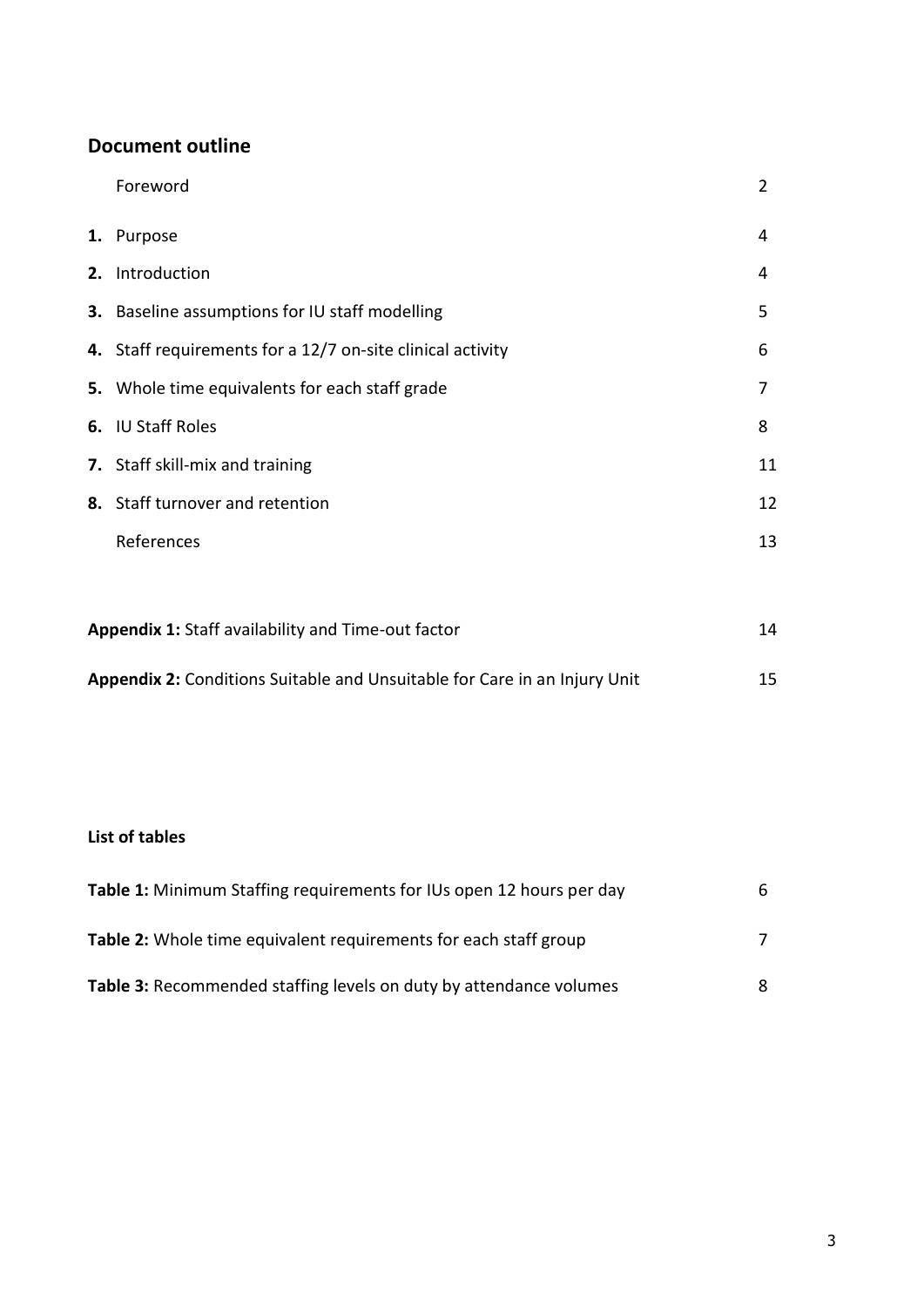#### **1. Purpose**

This document provides guidance from the National Emergency Medicine Programme with regard to the staffing of Injury Units (IUs) to provide safe, high quality patient care.

#### **2. Introduction**

IUs provide limited hours of access for patients with non-life or non-limb threatening injuries. These units will operate within an Emergency Care Network (ECN) framework under the governance of a Network Coordinator for Emergency Medicine (EM) based at the Lead Emergency Department (ED) for the network. Staff recruitment, rostering and professional development will be managed at network level.

This document represents standardised, national guidance for **minimum** staffing requirements for IUs. **This standardisation does not preclude the employment of additional staff on the basis of service demand or service characteristics at hospital, network or regional level**. IUs will vary in attendance volumes and geographical settings (e.g. urban versus rural and remote) and ECN. EM leads and hospital group/regional management teams should extend this guidance to implement, develop and sustain multidisciplinary teams with appropriate staff compliment and skill-mix to optimise patient safety, quality of care and value in the ECNs for which they are responsible.

Staffing allocations for IUs evolved historically through the transition of EDs to IUs on a limited number of sites, driven by regional reconfiguration. In the intervening period experience has been gained in the establishment of IUs without on-site hospital services as well as the embedding of IUs which are linked to model 4 hospitals. Remote and rural IUs have also become established as has an IU linked to a model 2 hospital in an urban location. On-going IU development is likely to occur in conjunction with the established hospital groups and based on data and experience generated over the last 5 years.

Systems level research and audit of patient outcomes and experience will also inform future IU developments.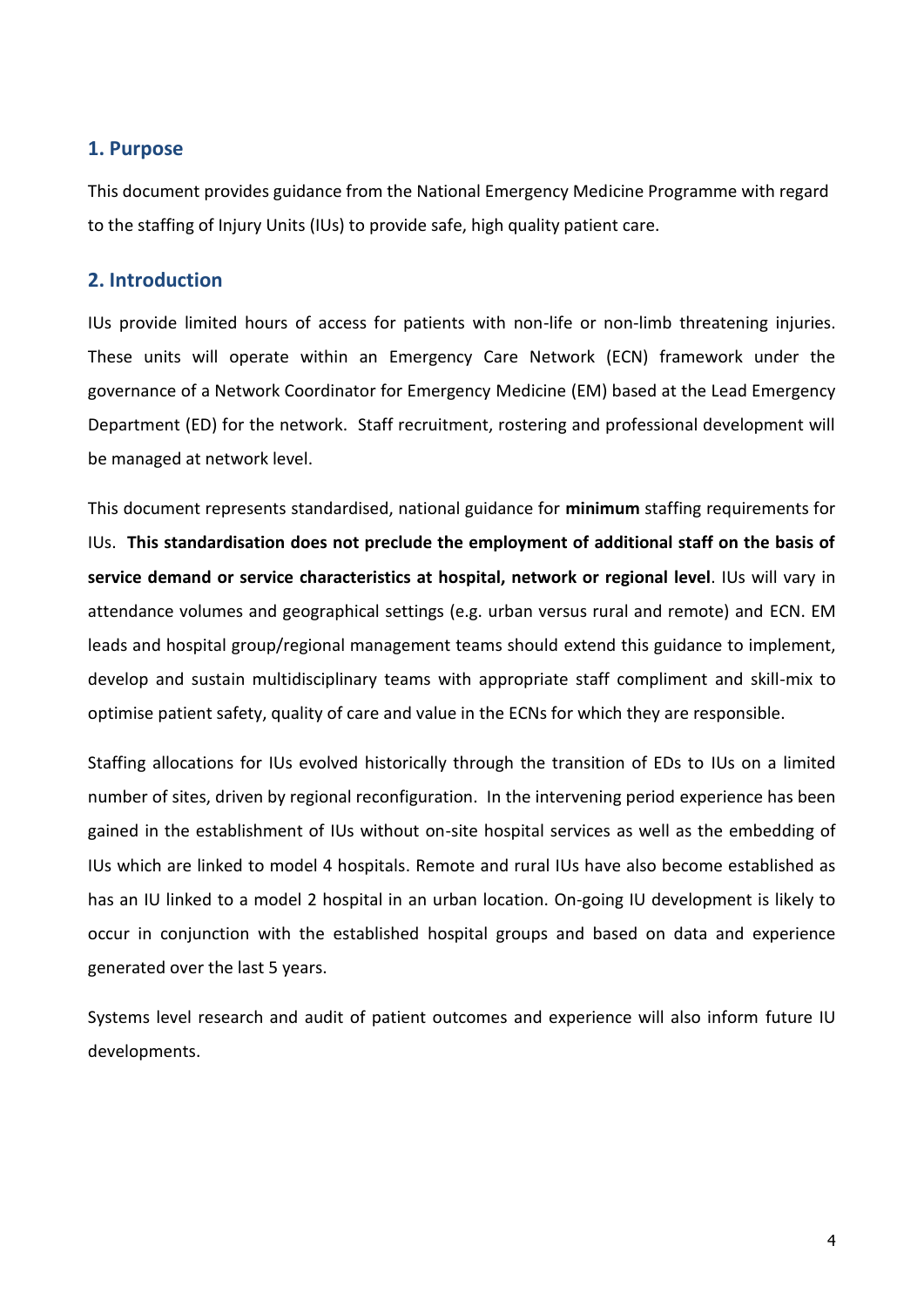### **3. Baseline assumptions for IU staff modelling**

- a) Hours of opening: This model has been developed for IUs to be open to the public from 08:00 to 18:00 hours, seven days a week. These units must be staffed for a 12-hour period 08:00 hours to 20:00 hours to allow for 'completion of care' (some patients' treatment may not be complete by 18.00 hours). Any requirement for additional opening hours up to 20:00, with 'completion of care' to 22:00 should be based on demand and may require additional staffing which will have funding implications.
- b) Minimum staffing requirements: There is a minimum staffing requirement that must be maintained at any IU site irrespective of annual attendance volume in order to ensure safe provision of care. Additional staffing may be required in some units on the basis of factors such as service need, patterns of demand (activity & acuity), availability of on-site supporting resources, ECN configuration and geography.
- c) This staffing recommendation does not include cover for other on-site clinical areas.
- d) Inclusion of a time-out factor for nursing staff: This includes all periods of leave that must be factored into staffing models. A time-out of 20% consistent with current recommendations (*Appendix 1*) will be used in this model. This does not include maternity leave and the local maternity leave rates will need to be factored into overall staffing calculations. The [Framework for safe Nurse Staffing and Skill Mix phase 1](https://health.gov.ie/wp-content/uploads/2018/04/Nursing-Taskforce-Report.pdf) note that maternity leave rates can vary considerably between organisations, and therefore must be added to the standard 20% time-out calculation. The setting of an absence allowance at organisational level is recommended as organisations will need to increase the allowance to take account of maternity leave rates in their individual organisation. Lack of acuity and case-mix measures pertinent to the IU precludes the development of more refined models for unit staffing. The Department of Health Taskforce on Safe Staffing and Skill Mix Phase II (emergency care settings) is currently in progress and findings from the implementation of this policy will further guide decisions regarding appropriate staffing in Injury Units nationally.
- e) ICT systems for the IU should be in place in order to provide accurate data to inform workforce planning. An IT link to the Hub ED should also be developed for established ECNs. Accurate activity and acuity data are essential in order to make a sound recommendation around workforce requirements as these measurements are the key component in determining resource allocation.
- f) The model assumes that the appropriate therapy professions, medical social worker, porter, pharmacy, radiography, household and security services are included within the hospital resource but provided to the IU as required. These services are not included in this staffing model.
- g) The recommended minimum age of children to be seen and treated in IUs is 5 years of age and specific training requirements for staff in these units are outlined in 7d.
- h) Conditions appropriate to IU care are attached in *Appendix 2*.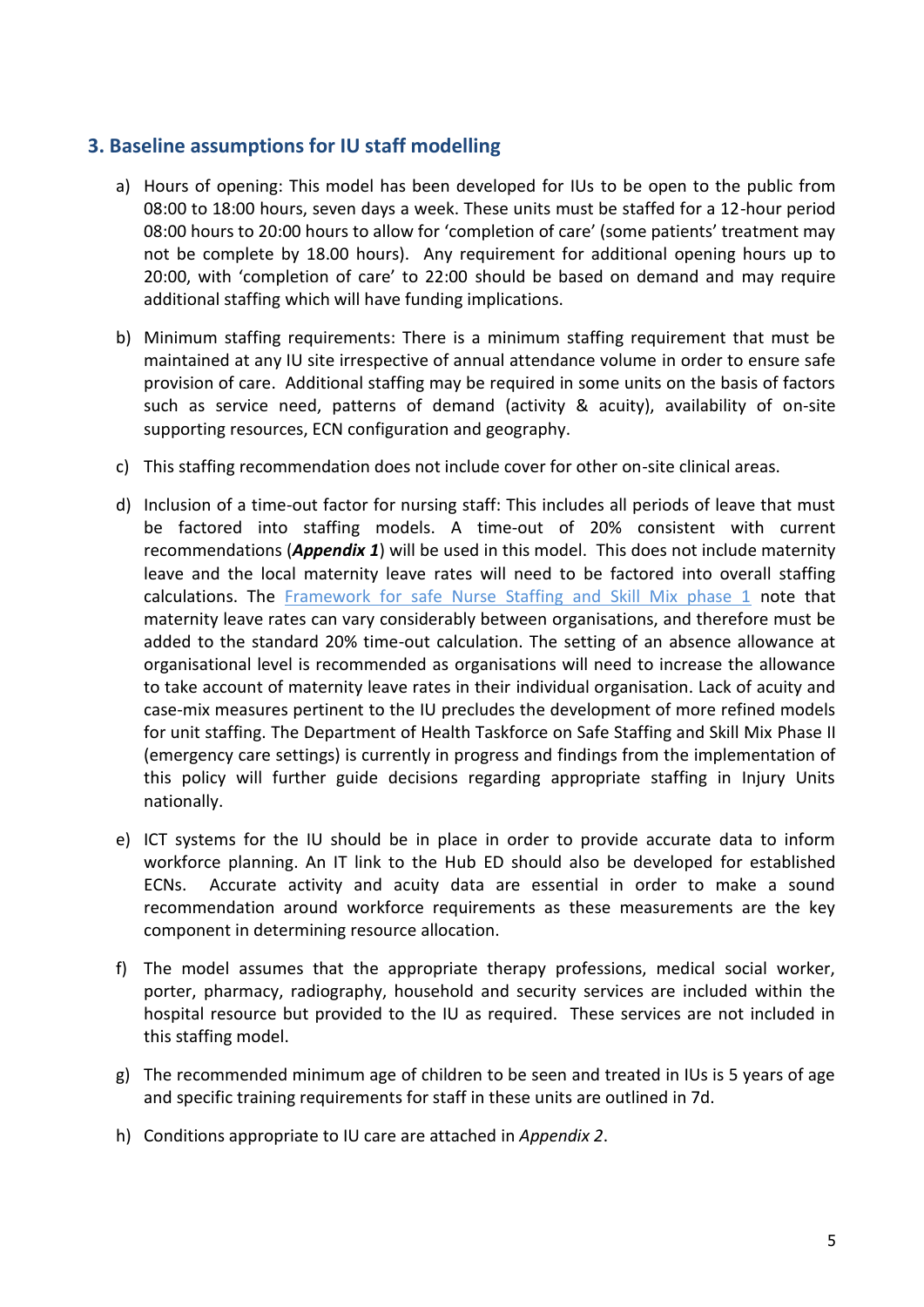# **4. Staff requirements for 12-hours on-site clinical activity 7 days/week**

The required hours per year to provide 12 hour cover per day (12 hours shift x 365 days/year) = 4,380 hours/year. The majority of nursing staff will work a standard 12-hour shift to provide for the 'completion of care' period in IUs that are open to the public from 08.00 to 18.00 hours. The minimum staff complement required for an IU is outlined in Table 1. Modifications to minimum staffing according to IU attendance numbers are described in section 6 of this document.

#### **Table 1: Minimum staffing requirements for Injury Units open for 12 hour/ day 7 days/week**

- $\checkmark$  Reception/administration staff member available to support patient registration and other duties during hours of opening *and*
- $\checkmark$  1 Staff nurse on duty during all hours of clinical activity *and*
- 0.5 CNM 2 to provide leadership and management support to the multidisciplinary team *and*
- 1 Senior Clinical Decision Maker\* on duty during all hours of clinical activity *and*
- $\checkmark$  1 Consultant in Emergency Medicine (EM) commitment equivalent to 8 hours per week

#### **Notes:**

- \*A Senior Clinical Decision Maker in an IU is defined as a Registered Advanced Nurse Practitioner (RANP) or a Middle Grade Doctor (Registrar, SpR or Staff Grade/Associate Specialist). Currently, Senior Clinical Decision Maker roles in IUs are fulfilled either by Middle Grade Doctors only or by both doctors and ANPs as all IUs are required to have a Middle Grade doctor present at all times. The potential for IU staffing to migrate to a predominantly ANP-provided service is recognised. The *Guide to Enhance Advanced Nursing Practitioner Service across Emergency Care Networks in Ireland* (EMP 2018) outlines a future vision for ANP led IUs and recommends a minimum of 3 ANPs per unit to provide a 12 hour service 7 days/week. Factors that will influence future senior clinician staffing in IUs will include unit case-mix, demand patterns and availability of Middle Grade doctors and ANPs across the emergency care system.
- There needs to be a continuous Staff Nurse presence during all hours of clinical activity. Arrangements for cover of breaks will depend on factors such as the on-site availability of other nurses with appropriate competencies to cover breaks or whether there is an ANP present. Alternatively, additional nursing resource may be required to ensure staff breaks are adequately covered.
- The IU nursing team will require the support of a CNM 3 or ADON resource within the hospital or network.
- In order to support the requirements of working across a network, senior decision makers will be required to rotate across the sites of the ECN in order to support their CPD.
- **If increased activity is experienced, the professional judgement of relevant clinicians will determine what additional resource is required to safely and effectively deal with this activity.**
- The IU team should link with specialist services on site or within the ECN, including Clinical Nurse Specialists as required.
- Consideration of patient throughput, acuity and patterns in attendances will ultimately influence the skill-mix requirement.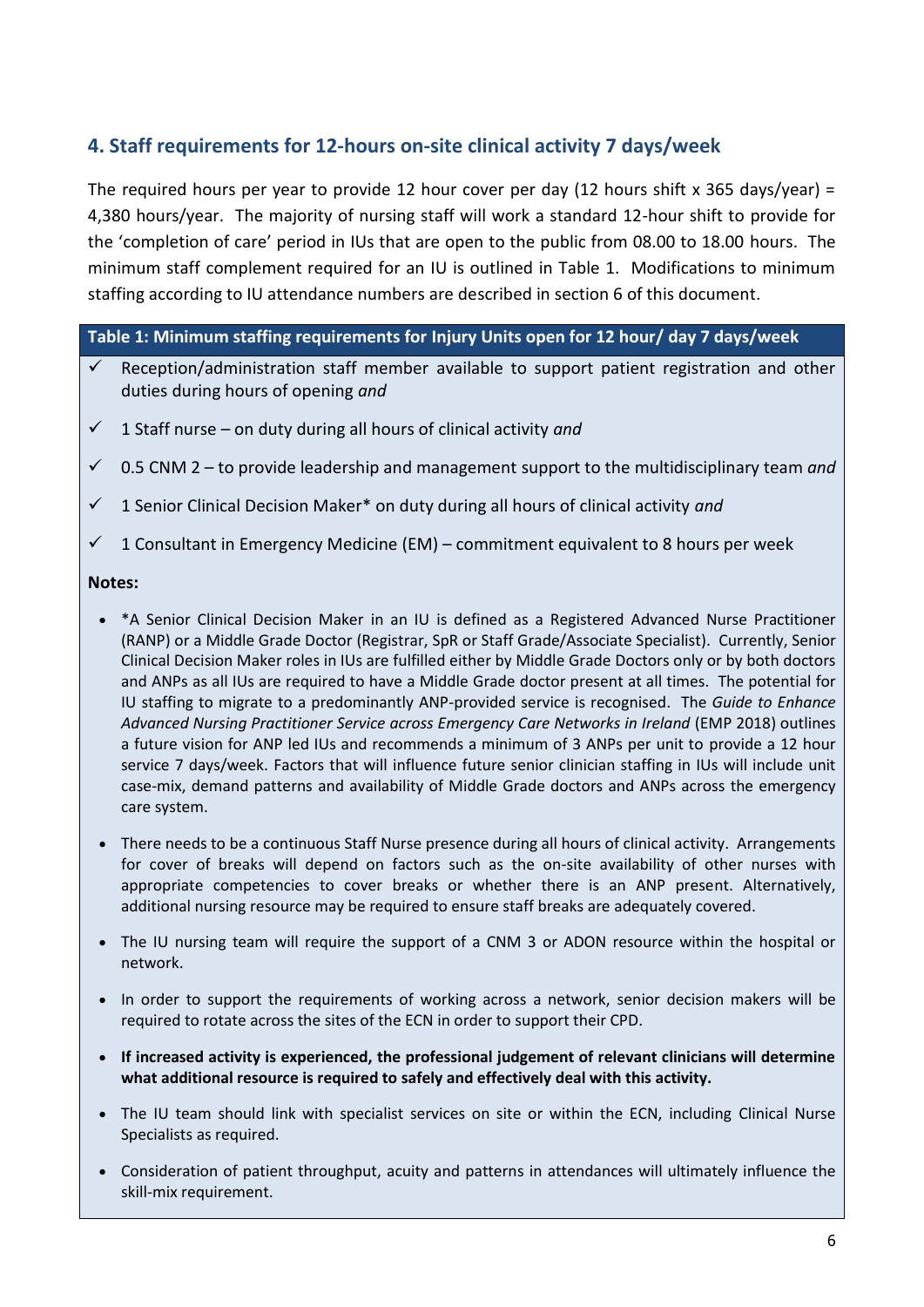# **5. Whole time equivalent requirements for each staff grade**

Based upon the minimum staffing requirements identified in Table 1, table 2 below describes the WTE to achieve these requirements.

| Table 2: WTE requirements for each staff group |                          |                                                                                                                                            |                                                                                     |  |  |
|------------------------------------------------|--------------------------|--------------------------------------------------------------------------------------------------------------------------------------------|-------------------------------------------------------------------------------------|--|--|
| Grade                                          | Availability<br>(hrs/pa) | Requirement (hours per annum)                                                                                                              | <b>WTE</b> required                                                                 |  |  |
| Consultant                                     | 1,728                    | 8 hours/week = $416$ hours p.a.                                                                                                            | 0.24 WTE                                                                            |  |  |
| Middle grade doctor                            | 1,716                    | 1 Middle grade doctor/shift to cover 4,380 hours p.a.                                                                                      | 2.55 WTE                                                                            |  |  |
| <b>ANP</b>                                     | 1,623                    | 1 ANP / shift for 4,380 hours p.a. $= 2.7$ WTE<br>* plus 0.3WTE to ensure other functions of the role<br>such as education, research & CPD | 3.0 WTE                                                                             |  |  |
| CNM <sub>2</sub>                               | 1,623                    |                                                                                                                                            | 0.5 WTE                                                                             |  |  |
| <b>Staff Nurse</b>                             | 1,623                    | 1 Staff Nurse / shift for 4,380 hours p.a.                                                                                                 | 2.7 WTE                                                                             |  |  |
| Reception/Admin                                | 1,703                    | Receptionist on duty all hours of opening 08.00 -<br>18.00 (10hr)/ day = 3,650 hours p.a.                                                  | 2.1 WTE<br>(this resource may be shared<br>across clinical areas as<br>appropriate) |  |  |

Further details regarding staff availability are outlined in Appendix 1.

\*this aligns with the EM[P Guide to Enhance Advance Nurse Practitioners across Emergency Care Networks in Ireland](http://www.iaem.ie/wp-content/uploads/2013/02/guide-to-enhancing-anp-services-july-2013-final.pdf)

There is emerging data and experience available regarding IU attendances. This experience supports the view that attendance volumes should determine the number and mix of staff present in the unit to effectively and efficiently deliver service. Recommendations based on this experience are outlined in Table 3 below. Flexibility needs to be incorporated when developing rosters and staff/WTEs should be allocated in response to emerging attendance patterns and trends. If a grade resource is not covered by a pool of people, a minimum of 3 WTE will be required to consistently cover the 7 day period each week.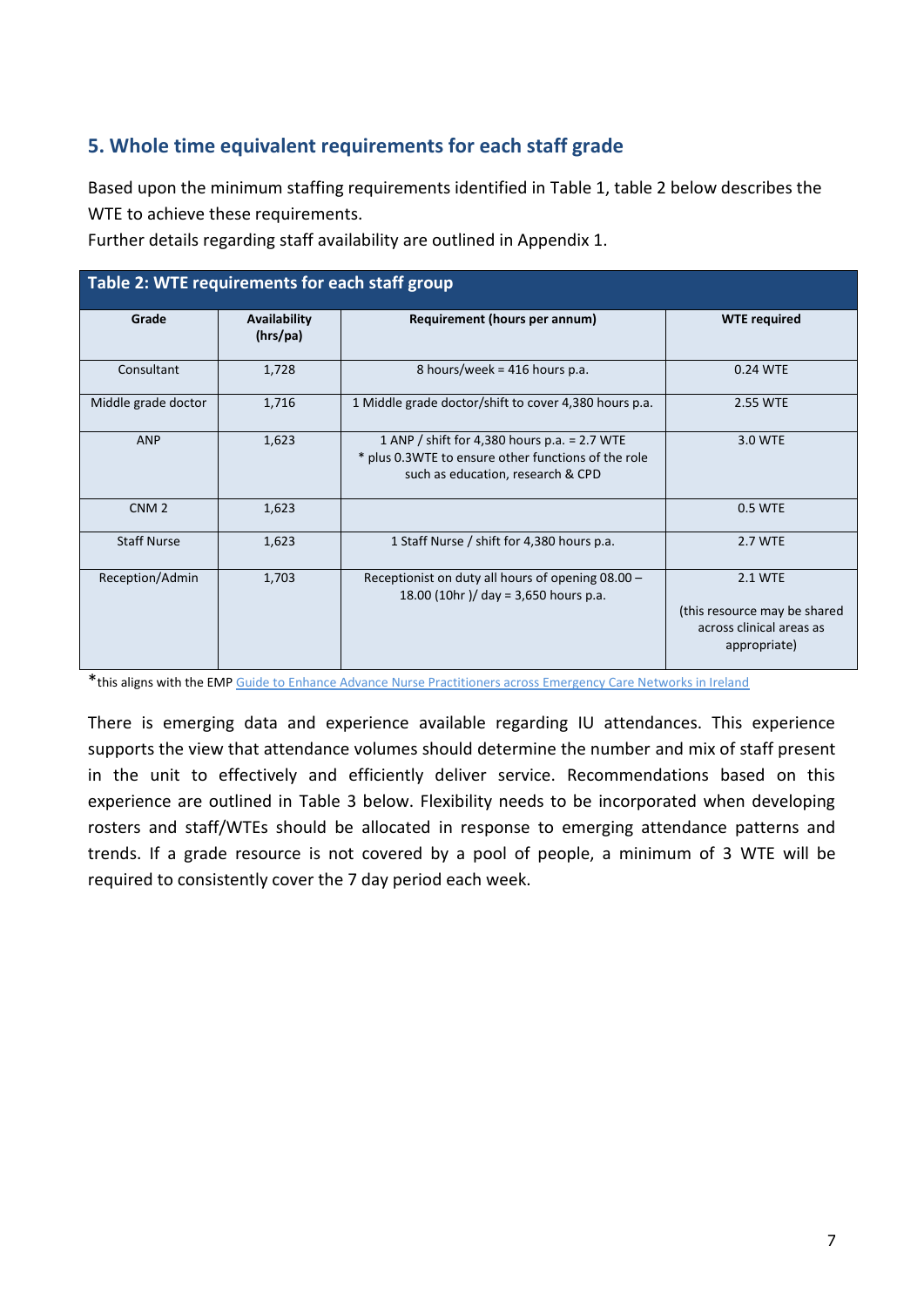| Table 3: Recommended staffing levels on duty by attendance volumes |                             |                                                                   |                                                                                                    |            |                                   |                                                                                           |                                   |
|--------------------------------------------------------------------|-----------------------------|-------------------------------------------------------------------|----------------------------------------------------------------------------------------------------|------------|-----------------------------------|-------------------------------------------------------------------------------------------|-----------------------------------|
| <b>IU annual</b><br>attendances                                    | Max daily IU<br>attendances | No. of senior<br>clinical decision<br>makers on duty<br>in the IU | <b>WTE Senior decision</b><br>makers required<br>(based on calculation in table 2<br>& appendix 1) |            | No. of staff<br>nurses on<br>duty | <b>WTE Staff</b><br><b>Nurses</b> (based<br>on calculation<br>in table 2 &<br>appendix 1) | No. of<br>admin. staff<br>on duty |
|                                                                    |                             |                                                                   | <b>Middle Grade Dr</b>                                                                             | <b>ANP</b> |                                   |                                                                                           |                                   |
| Up to 7,000                                                        | 20                          | $\mathbf{1}$                                                      | 2.55                                                                                               | 3.0        | $\mathbf{1}$                      | 2.7                                                                                       | Available                         |
| Up to 11,000                                                       | 30                          | 1.5                                                               | 3.8                                                                                                | 4.5        | $\mathbf{1}$                      | 2.7                                                                                       | Available                         |
| 11,000-14,900                                                      | 40                          | 1.5                                                               | 3.8                                                                                                | 4.5        | $\mathbf{1}$                      | 2.7                                                                                       | Available                         |
| 15,000-18,000                                                      | 50                          | $\overline{2}$                                                    | 5.1                                                                                                | 6.0        | 2                                 | 5.4                                                                                       | Available                         |

## **6. Injury Unit Staff Roles**

Advanced Nurse Practitioners: It is anticipated that ANPs will provide the greatest proportion of direct patient care in the IU setting. Current ANP capacity does not support an ANP presence in all IUs. The current figures collected by EMP indicate a total 9 ANPs in post across 8 IUs and a deficit of 24 in terms of recommendations in the EMP's *Report and Strategic Plan to Enhance ANP (Emergency) Nursing Services across Emergency Care Networks*. The ANP role has additional responsibilities such as education of the MDT, research, audit and continuing professional development that are not accounted for in the staff availability calculations. Activities such as clinical supervision, case review and audit should be arranged on a regular basis with the Consultant in Emergency Medicine, while other activities such as research and Continuing Professional Development (CPD) undertaken at the lead ED and at a national level. The role of the staff nurse working with the ANP should also be further considered in the future and may be explored in the Taskforce pilot.

Middle Grade Doctors: The current recommendation from the Department of Health is that a Middle Grade doctor should be present at all times to enable the broadest possible case-mix range to be managed in IUs. This grade includes Registrars, Specialist Registrars and a non-career grade or Emergency Medicine Staff Grade role that has been recommended by the Irish Association of Emergency Medicine (IAEM) and the Irish Committee for Emergency Medicine Training (ICEMT) for the EMP. Increased ANP numbers and expansion of their scope of practice has reduced the requirement for the on-site presence of Middle Grade doctors in these units over time. Depending on unit demand, a single Middle Grade Doctor may cover the 12 hour shift each day or the shift may be split between two doctors.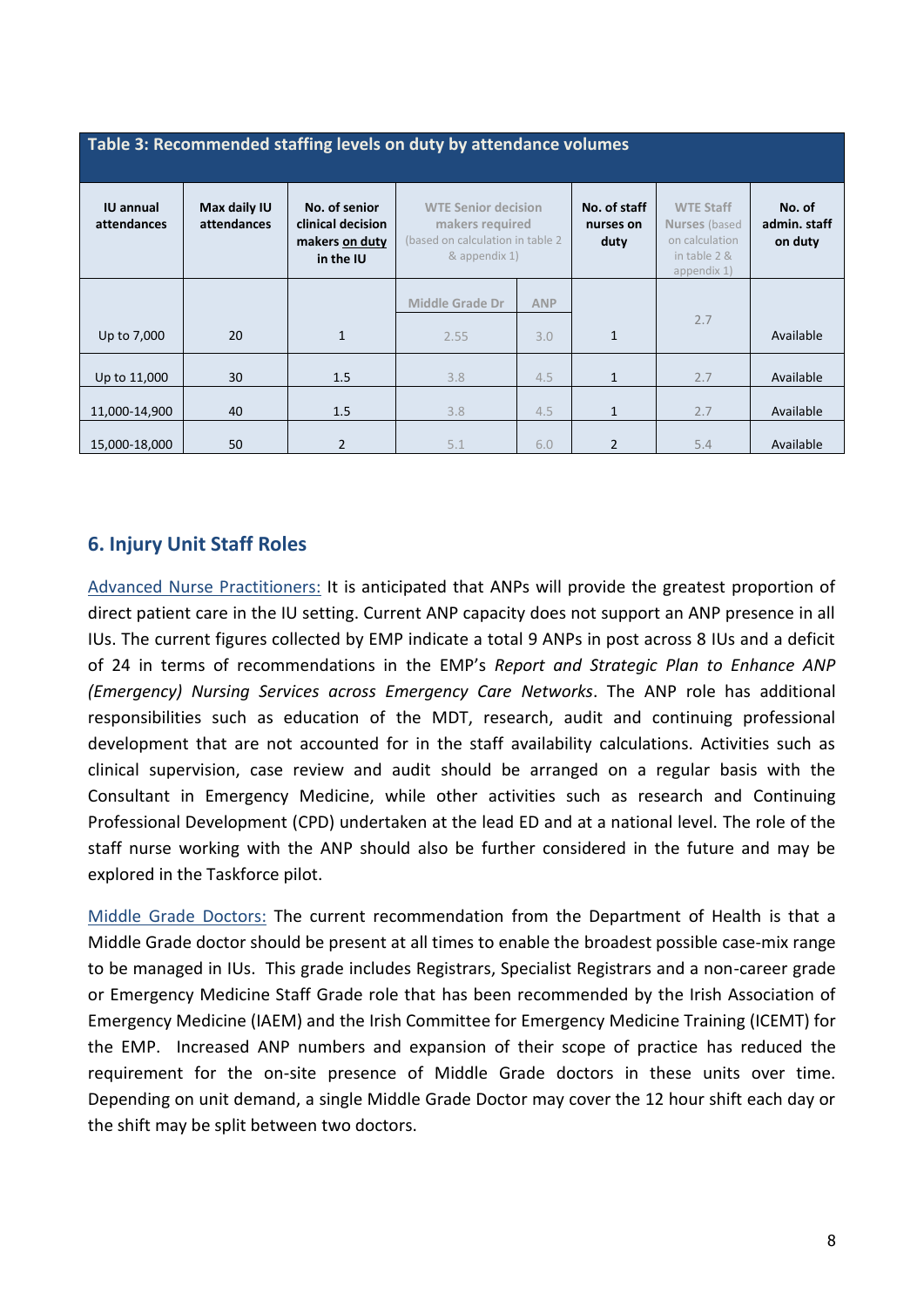Consultants in Emergency Medicine: will provide leadership in IU care to the multidisciplinary team and will provide on-site review clinics and direct patient care for limited periods. A minimum Consultant in EM commitment equivalent to two half-day sessions or 8 hours in total for each IU is considered appropriate.

General Practitioners: There is potential for GPs who wish to do so and who have appropriate training and experience in the care of non-life or limb threatening injuries to participate in medical staff rosters for IUs. These roles would be implemented under the governance of Emergency Medicine, within the ECN governance framework.

The staff nurse role: The staff nurse will utilise their skills and competence to support the ANP and Middle Grade Doctors in performing clinical procedures and completing episodes of care. Staff nurses will also be required to support the efficient running of on-site Review Clinics. There is opportunity for staff nurses to gain specific competence and experience in this area of practice under the supervision of the ANP, Middle Grade and Consultant when present.

Nursing Management Support: The EMP recommends that there should be a CNM 2 available on site to provide leadership and nursing management expertise Monday to Friday. This role is particularly important where IUs are geographically distant from the lead network ED. In addition there should be a CNM3 or an ADON resource to supporting each IU within a network and/or at hospital level. The operational remit of CMN 2/ CNM 3/ADON roles should be clearly defined and include, *inter alia*, oversight of the management and support of the IU nursing staff team, IU rostering, ensuring that staff meet mandatory training and continuing professional development requirements.

The Therapy Professions and Medical Social Work: All patients must have equitable access to appropriate therapies and Medical Social Work throughout the ECN. Therefore, IUs must have access to these services, ideally on-site or at the hub ED for more specialised services (e.g. hand therapy). A needs-assessment will indicate whether service demand for physiotherapy, occupational therapy and other services justifies the on-site provision of services. Future expansion in Physiotherapy and Occupational Therapy scope of practice may enable a greater contribution of these professions to IU staffing. Ideally, network or local out-patient therapy clinics should be available to IU patients who require ongoing care or when on-site services are not available. Medical Social Work services must be accessible throughout the hours of IU clinical activity.

Reception/ Administration staff: are required for IUs and for the full duration of opening times to support patient registration among other duties. The resource may also provide administrative support for the on-site MAU.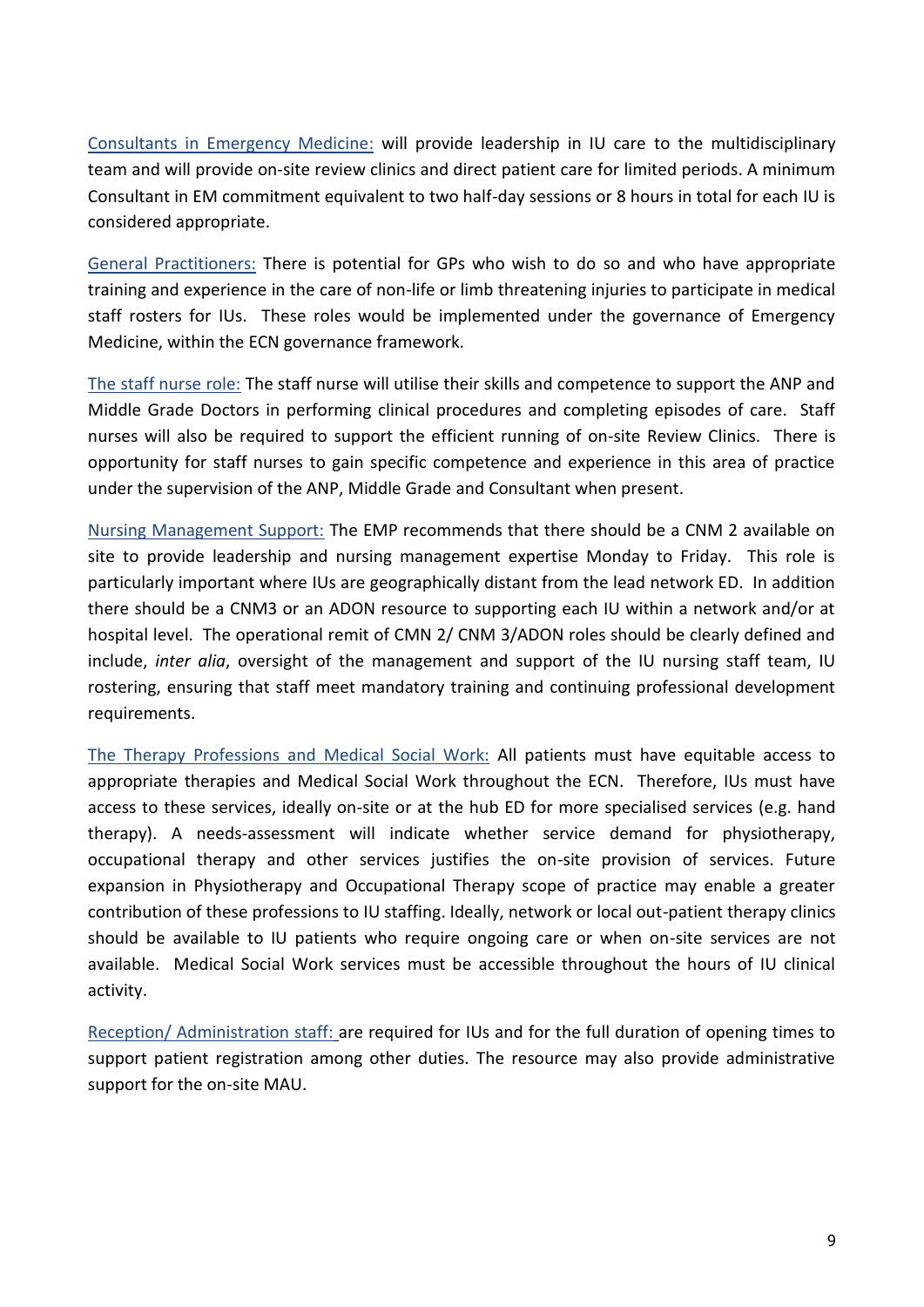#### **Roles that may be developed for the IU setting:**

Health Care Assistants (HCA): Expansion of the HCA scope of practice may enable this role to contribute to care in the IU setting. Assessment of HCA staffing requirements will necessitate a site-by-site approach with the involvement of the management team of the service. Consideration of patient throughput, acuity and patterns in attendances will ultimately influence the skill-mix requirement. Appropriate preparation and training for the role will be required to ensure their scope of practice matches service requirement.

Paramedic roles: The EMP will work with the National Ambulance Service and the Pre-hospital Emergency Care Council to investigate the potential value of including Paramedic roles in future staffing models for IUs. These roles may be particularly useful in remote and rural areas.

Security: Access to security for all hours the department is open is required.

Other supports: Access to portering and appropriate household/cleaning resources is required.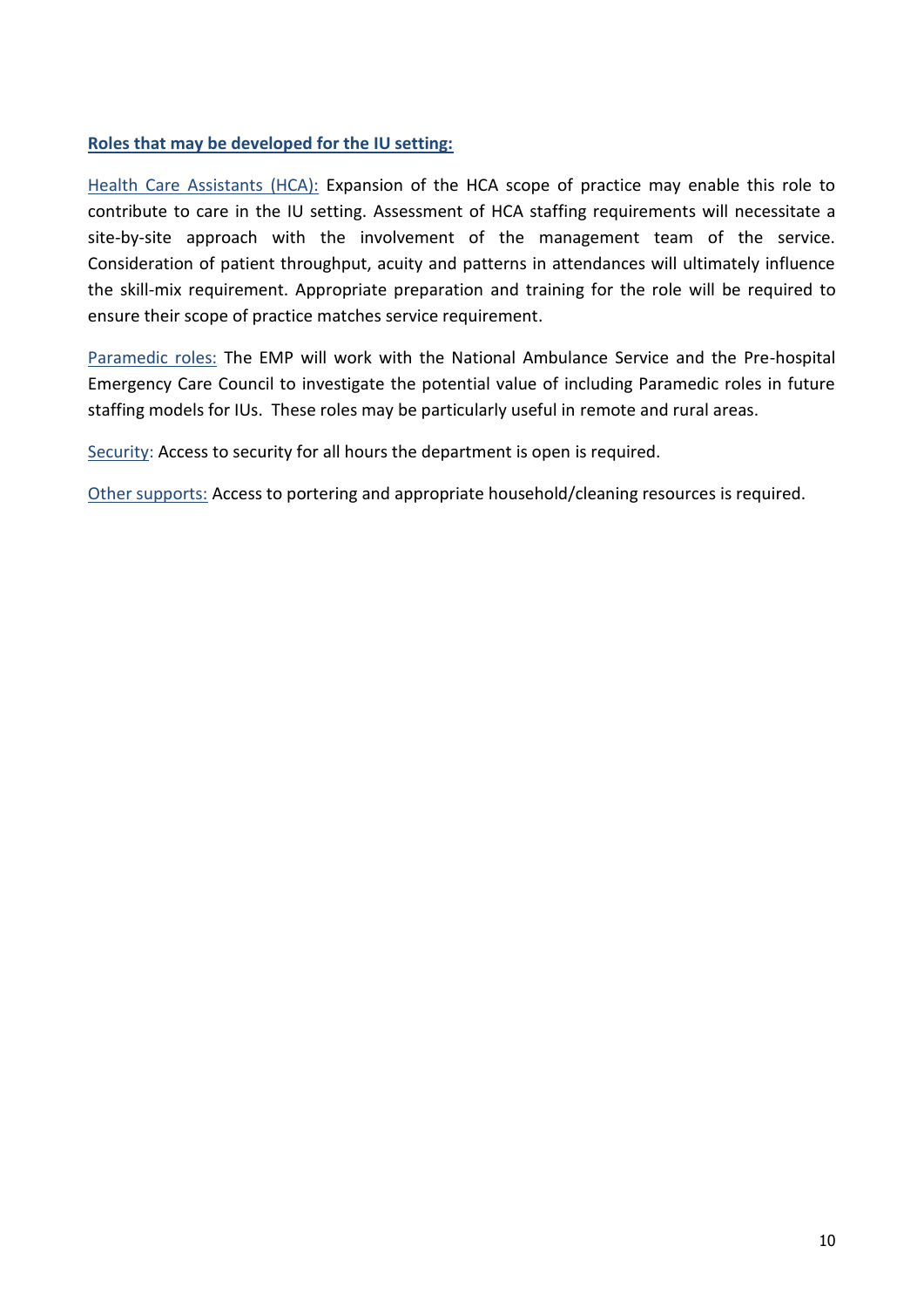#### **7. Staff skill-mix and training for IU Nursing Staff**

- a. A Clinical Facilitator role should be provided at the hub ED to oversee induction, training and ongoing support for IU staff.
- b. All nursing staff should meet pre-identified competencies outlined in the Role Profiles for Nursing staff working in Emergency Care settings in Ireland (EMP 2018) or be working towards achieving these competencies. A robust competency assessment process should be in place to measure clinical skills and competencies and should be supported by Clinical Facilitators from the ECN. This activity is important from a quality, safety and succession planning perspective. The expansion of roles and competencies for nursing is outlined at strategic level by the Department of Health (2011, 2017), Office of the Nursing and Midwifery Services Director (ONMSD, HSE (2016) and by The Nursing & Midwifery Board of Ireland (2015) in the context of clinical and regulatory standards.
- c. ANPs will have an MSc in advanced practice in emergency care and possess the skills and competence relevant to the specialist area of practice and should include medicinal prescribing and medical ionising radiation (X-ray) prescribing.
- d. It is recommended that all nursing staff undertake the Prescribing of Ionising Radiation Programme as experience to date indicates that this skill enhances the patient flow in a IU and makes more efficient use of the senior clinical resource.
- e. It is also recommended that nursing staff working in IUs should be Registered Nurse Prescribers, or undertake the programme within an agreed timeframe, to allow for time efficient patient care and throughput and effective use of nursing resource. This requirement may alter somewhat as further operational experience of IUs within ECNs becomes evident.
- f. Resuscitation Training: All IU nursing staff and medical staff must have resuscitation training. Dedicated training courses delivered at network level should provide a basic level of resuscitation competency and skills retention. Nursing staff in all IUs where children attend must have training in paediatric resuscitation and the recognition of non-accidental injury.
- g. Procedural Analgesia and Anxiolysis: All injury units must be able to provide analgesia and procedural anxiolysis. These should only be provided by members of the clinical team who have completed an approved training programme in conscious procedural analgesia and anxiolysis.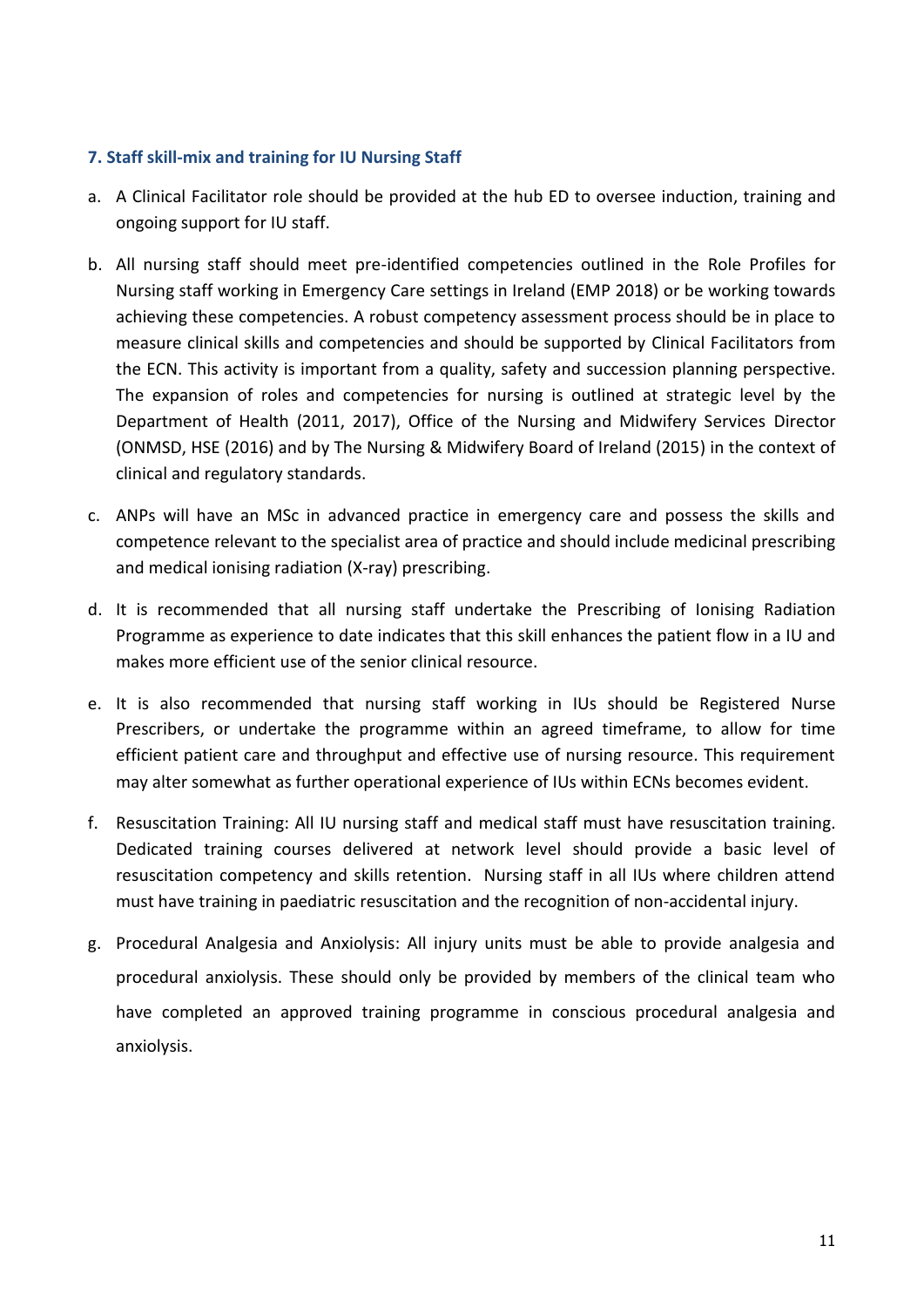#### **8. Staff turnover and retention**

- a. Staff Turnover: The turnover of staff from the unit should be monitored on an annual basis so that trends can be identified and factored into the workforce planning process. The age profile of staff should be monitored by network Human Resource Management to identify pending retirements and to make timely arrangements to have these staff replaced.
- b. Staff Retention: Every effort should be made to retain experienced staff. This can be done in various ways such as having a robust orientation/induction programme, addressing individuals' CPD needs, undertaking Professional Development Planning (ONMSD 2018) and/or providing opportunities to rotate across sites within the ECN etc. Each IU should develop a retention plan to suit their staff. If experienced staff can be retained, the cost-benefits to the workplace are significant and include the provision of quality care from experience staff as well as avoidance of recruitment costs.
- c. Succession planning: A mix of staff is required and ongoing continuing education and professional development of these staff is essential to ensure that senior posts vacated can be filled by staff coming up through the system. Career guidance and personal development planning should take place on an annual basis. This will support the development of career pathways for all nursing roles within the ECN.
- d. New working practices: It is essential that IU staff implement national recommendations for new working practices. Service innovation in IUs should be explored, evaluated and shared.
- e. Physical working environment (footprint): This must be considered when determining staff requirements.
- f. Outcomes Management: Any changes in staffing should be followed by an evaluation of this change. It is important that unit staffing is optimised to ensure efficient and effective practice. The ongoing measurement and evaluation of activity data, key performance indicators (to include nursing metrics), service cost-effectiveness and, most importantly, patient outcome data is the basis on which IU staffing should be evaluated.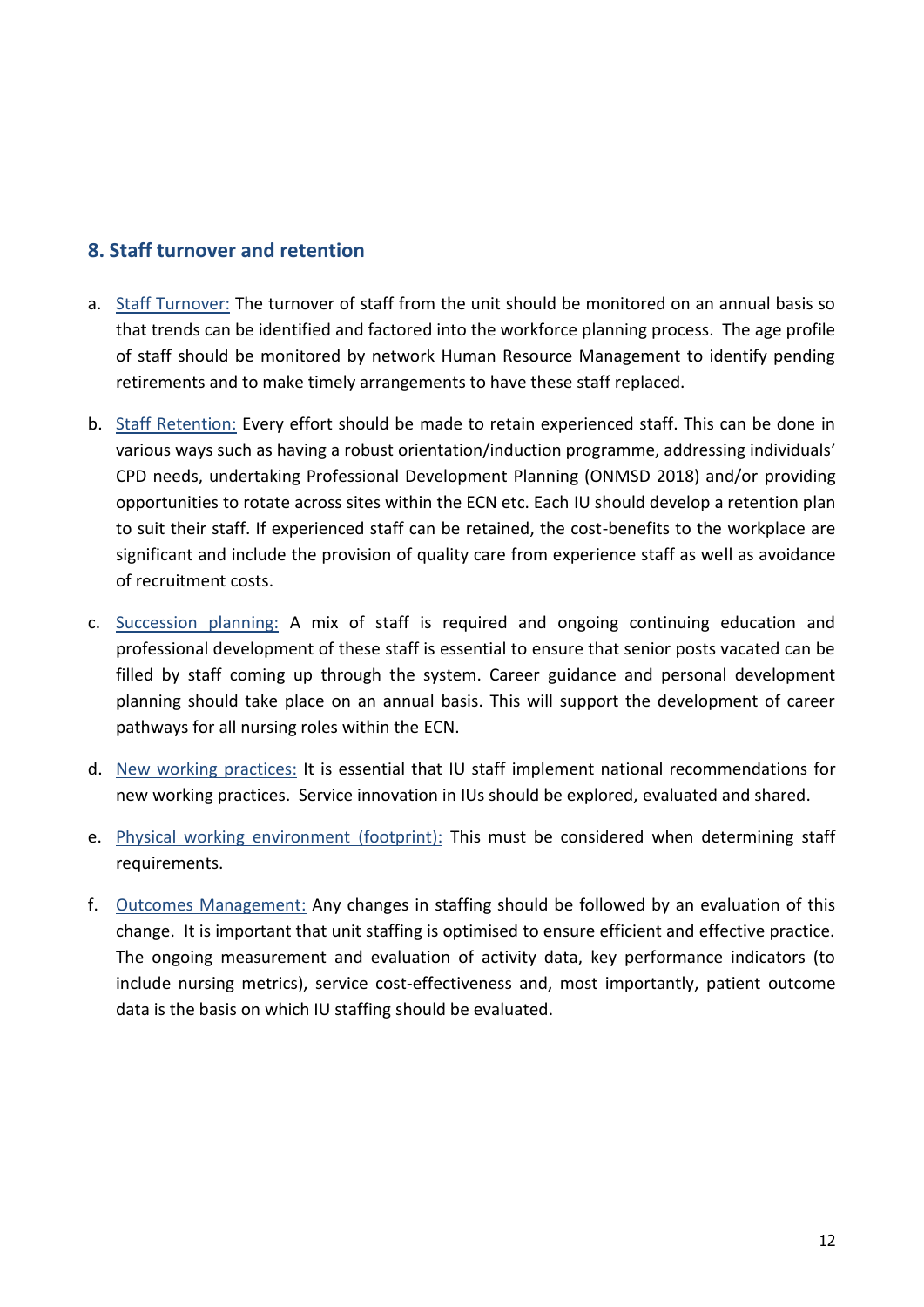# **References**

Department of Health (2011) Strategic Framework for Role Expansion of Nurses and Midwives; promoting quality patient care. Department of Health: Dublin. Available at: [http://www.dohc.ie/publications/role\\_expansion\\_nurses\\_midwives.html](http://www.dohc.ie/publications/role_expansion_nurses_midwives.html)

Department of Health (2012) Future Health; a strategic framework for reform of the health service 2012 - 2015. Department of Health: Dublin. Available at: [http://www.dohc.ie/publications/Future\\_Health.html](http://www.dohc.ie/publications/Future_Health.html)

Department of Health (2012b) Securing the Future of Smaller Hospitals: A Framework for Development' DOH; Dublin. Available at:<http://www.dohc.ie/publications/IndHospTrusts.html>

Department of Health (2017) Developing a Policy for Graduate, Specialist and Advanced Nursing & Midwifery Practice. DOH Dublin. Available at: [https://health.gov.ie/wp](https://health.gov.ie/wp-content/uploads/2017/11/Developing-a-Policy-for-Graduate-Specialist-and-Advanced-Practice-Consultation-Paper.pdf)[content/uploads/2017/11/Developing-a-Policy-for-Graduate-Specialist-and-Advanced-Practice-](https://health.gov.ie/wp-content/uploads/2017/11/Developing-a-Policy-for-Graduate-Specialist-and-Advanced-Practice-Consultation-Paper.pdf)[Consultation-Paper.pdf](https://health.gov.ie/wp-content/uploads/2017/11/Developing-a-Policy-for-Graduate-Specialist-and-Advanced-Practice-Consultation-Paper.pdf)

Department of Health (2017) Taskforce on nurse staffing and Skill Mix. Available at: [https://health.gov.ie/office-of-the-chief-nursing-officer/our-policies/taskforce-on-staffing-and-skill-mix-for](https://health.gov.ie/office-of-the-chief-nursing-officer/our-policies/taskforce-on-staffing-and-skill-mix-for-nursing/)[nursing/](https://health.gov.ie/office-of-the-chief-nursing-officer/our-policies/taskforce-on-staffing-and-skill-mix-for-nursing/)

Department of Health (2018) Framework for safe Nurse Staffing and Skill Mix in General and Specialist Medical and Surgical Care Settings in Adult Hospitals in Ireland. Available at <https://health.gov.ie/wp-content/uploads/2018/04/Nursing-Taskforce-Report.pdf>

Health Service Executive (2012) The National Emergency Medicine Programme: a strategy to improve safety, quality, access and value in Emergency Medicine in Ireland. Available at: <http://www.hse.ie/eng/about/clinicalprogrammes/emp/>

Health Service Executive (2016) Office of the Nursing & Midwifery Services Director Plan 2016 – 2018. HSE: Dublin. Available at: [https://www.hse.ie/eng/about/who/onmsd/onmsd-plan-2016-](https://www.hse.ie/eng/about/who/onmsd/onmsd-plan-2016-2018.pdf) [2018.pdf](https://www.hse.ie/eng/about/who/onmsd/onmsd-plan-2016-2018.pdf)

Labour Relations Commission (2013) Public Service Stability Agreement 2013 – 2016; The Haddington Road Agreement. Available at<http://per.gov.ie/haddington-road-agreement/>

Nursing & Midwifery Broad of Ireland (2015) Scope of Nursing and Midwifery Practice Framework 2015. NMBI: Dublin. Available at: www.**nursing**board.ie/**Scope**[/readmore.asp](http://www.nursingboard.ie/Scope/readmore.asp)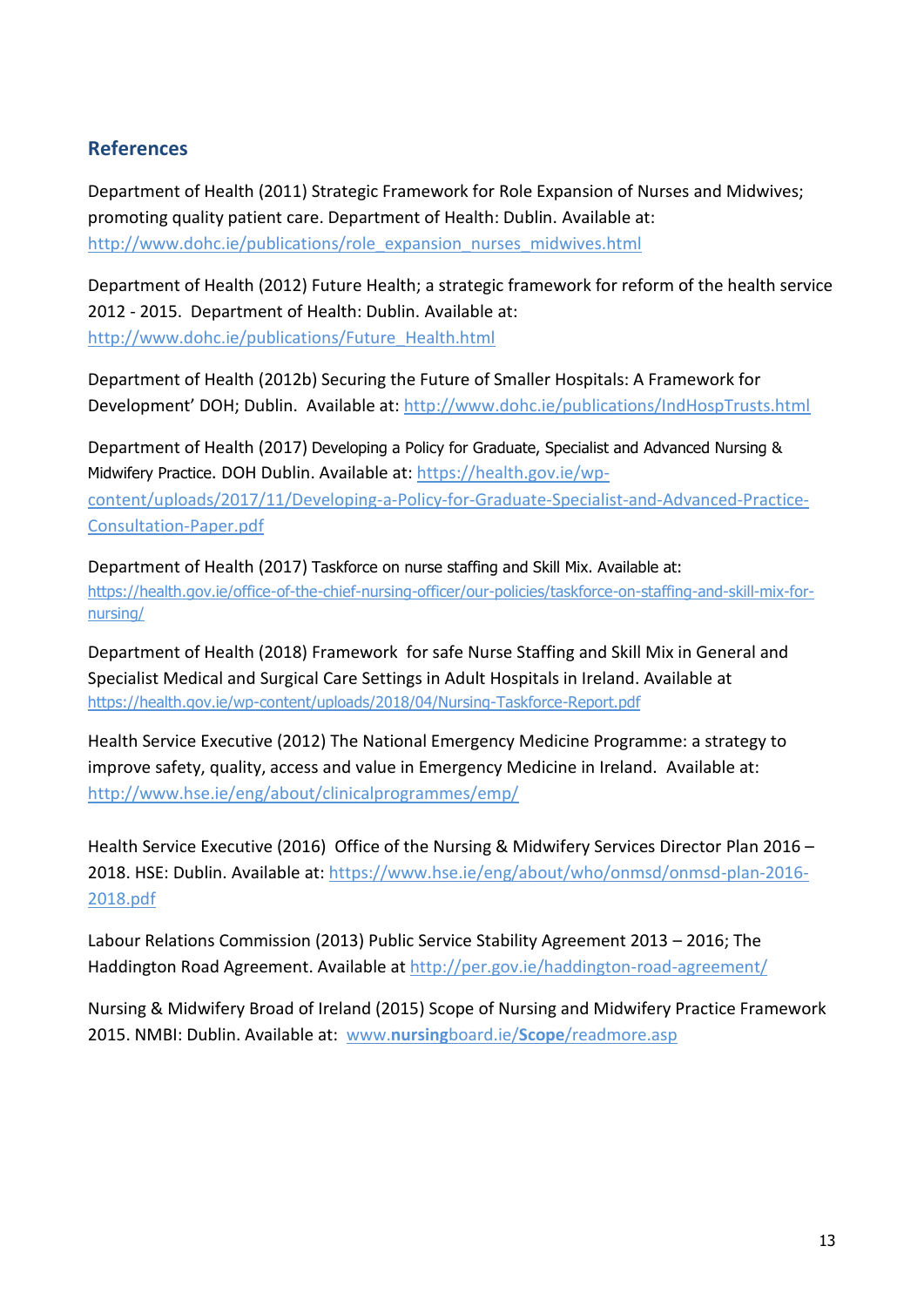# **Appendix 1: Staff availability and Time-out factor**

It is logical to examine the availability (in hours per annum) of various grades of staff before matching it to the requirement for staff.

The Office of the Nursing and Midwifery Directorate has advocated that a time out of 20% be incorporated into National Clinical Programmes' workforce planning calculations for nursing and midwifery grades. This timeout factor is more recently endorsed in the recent Department of Health Publication Framework for safe Nurse Staffing and Skill Mix in General and Specialist Medical and Surgical Care Settings in Adult Hospitals in Ireland (DOH 2018). Time-out is the collective amount of time staff are away from and therefore unavailable to the clinical area. This time includes study leave, annual leave, paternity leave, adoptive leave, *force majeure* leave and compassionate leave. Timeout factor for maternity leave is not included in this 20% calculation and therefore the local maternity leave rates will need to be factored into overall staffing calculations. The [Framework for safe Nurse Staffing and Skill Mix phase 1](https://health.gov.ie/wp-content/uploads/2018/04/Nursing-Taskforce-Report.pdf) note that maternity leave rates can vary considerably between organisations, and therefore must be added to the standard 20% time-out calculation. The setting of an absence allowance at organisational level is recommended as organisations will need to increase the allowance to take account of maternity leave rates in their individual organisation. An accurate calculation of time-out is fundamental to the recommendation of staffing establishments and its exclusion results in significant demands on the service for replacement.

Time-out does not apply to other staff groups and the following table estimates available working hours per year for medical staff groups based on the maximum allowable leave and for reception staff based on usual allowances.

|                                      |                                                                  | <b>Staff availability incorporating 20% time-out</b> |                                                                                                                                                                                                                                                                       |                                        |
|--------------------------------------|------------------------------------------------------------------|------------------------------------------------------|-----------------------------------------------------------------------------------------------------------------------------------------------------------------------------------------------------------------------------------------------------------------------|----------------------------------------|
| Grade                                | <b>Working</b><br>hours/week                                     | <b>Working</b><br>hours/year                         | 20% time<br>out/estimated leave                                                                                                                                                                                                                                       | <b>Available Working</b><br>hours/year |
| <b>Staff Nurse</b>                   | 39 hours                                                         | 2,028 hours                                          | 405 hours time out                                                                                                                                                                                                                                                    | 1,623 hours                            |
| CNM <sub>2</sub>                     | 39 hours                                                         | 2,028 hours                                          | 405 hours time out                                                                                                                                                                                                                                                    | 1,623 hours                            |
| <b>ANP</b>                           | 39 hours                                                         | 2,028 hours                                          | 405 hours time out                                                                                                                                                                                                                                                    | 1,623 hours                            |
| <b>Consultant</b>                    | 39 hours<br>or<br>37 hours (pre 2008<br>contracts)               | 2,028 hours<br>or<br>1,924 hours                     | 222 hours leave<br>Max 78 hours other<br>leave                                                                                                                                                                                                                        | 1,728 hours<br>or<br>1,624 hours       |
| <b>Middle Grade</b><br><b>Doctor</b> | 39 hours                                                         | 2028                                                 | 234 hours leave<br>Max 78 hours study<br>leave                                                                                                                                                                                                                        | 1,716 hours                            |
| Reception*                           | 37 hours<br>Or<br>36 hours (pre 2008<br>contracts)               | 1,820 hours<br>Or<br>1,827 hours                     | 168.75 estimated<br>leave                                                                                                                                                                                                                                             | 1,755 hours<br>Or<br>1,703 hours       |
|                                      | on incremental scales and may be implemented as cash reductions. |                                                      | * NCHDs are required in the Haddington Road agreement to deliver 37 hours of clinical work out of the 39 paid hours, with lunch<br>breaks adjusted accordingly. Reductions in annual leave entitlements are not reflected in these calculations as they are dependent |                                        |

*Appendix Table 1: Staff availability incorporating 20% time-out for nursing staff and estimated annual leave for medical (maximum possible) and administrative staff. Local Maternity Leave will have to be added to this calculation.*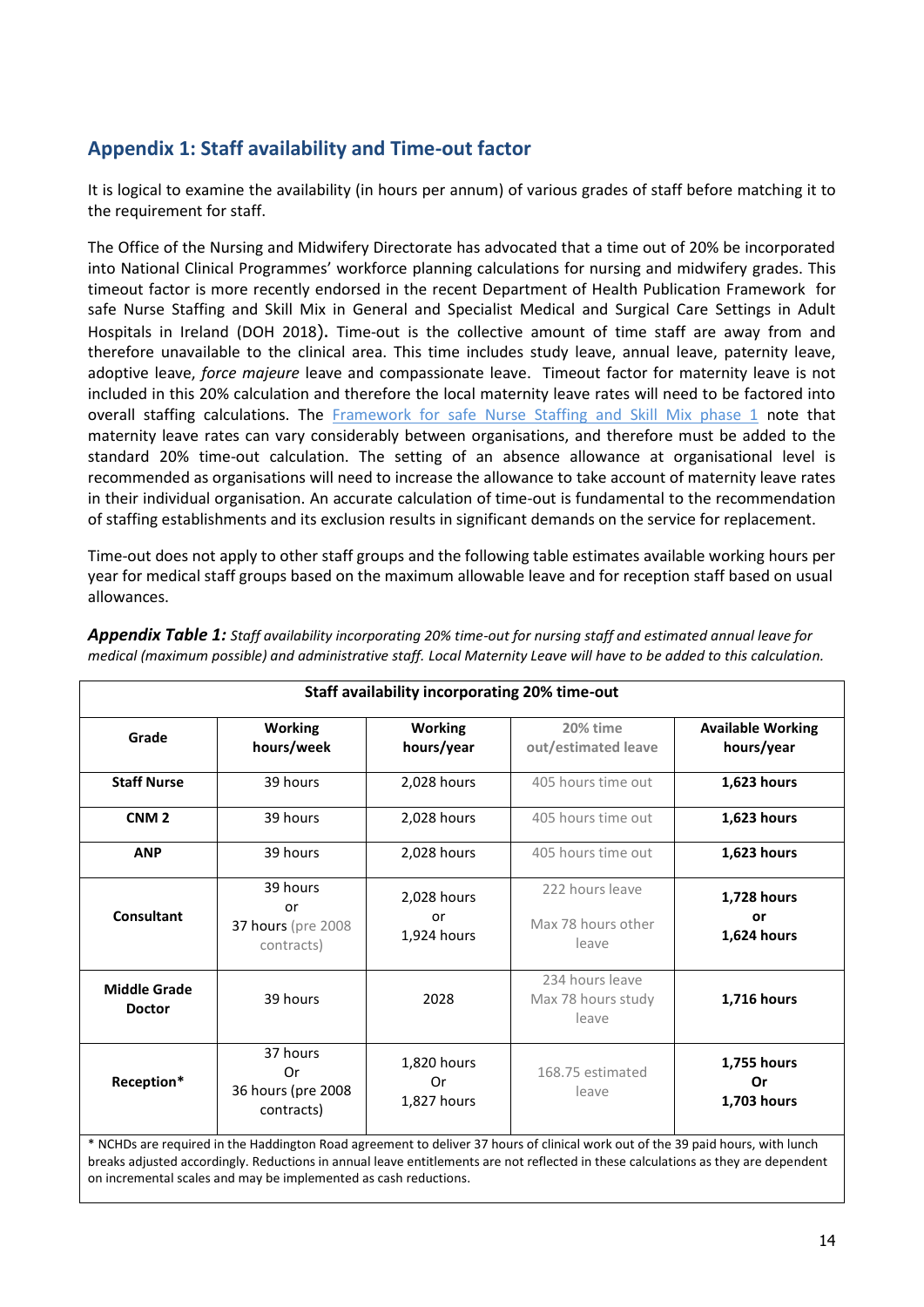# **Appendix 2: Conditions Suitable and Unsuitable for Care in a Injury Unit**

#### **Overview:**

Injury Units (IUs) will treat patients with injuries that are not life-threatening and unlikely to result in serious long-term disability. IUs will not treat medical conditions, pregnancy-related or gynaecological problems, injuries to the chest, abdomen or pelvis and serious head and spine injuries. Lists are provided to try to direct patients with single, isolated and uncomplicated injuries to these units. These are not exhaustive lists and patients should be advised to contact the IU or their General Practitioner for guidance if they are uncertain whether or not to attend an IU or Emergency Department.

#### **Notes:**

- 1. These attendance protocols are intended for use in IUs linked to Emergency Departments and operating within the governance of an Emergency Care Network.
- 2. The protocols are intended as guidance to Lead Consultants in Emergency Medicine for IUs and should be adapted for local use. Clinical governance for IUs rests with the Lead Consultant in EM within the ECN and hospital group governance framework.
- 3. Patient information leaflets produced on the basis of these protocols should use patient-appropriate language.
- 4. There should be transfer protocols in place for patients who inadvertently attend IUs when their care needs cannot be met in this clinical environment.
- 5. The protocols should be supported by ECN and national clinical guidelines. Doctors, ANPs and Nurses working in IUs should have direct access to clinical advice from a Consultant in Emergency Medicine from the lead network ED.
- 6. The appropriate age for Paediatric IU attendances may be determined by the ECN Lead/Paediatric Emergency Medicine Lead depending on local practice but the EMP recommends that this should not be younger than 5 years.
- 7. Audit of patient outcomes and monitoring of IU workload will indicate the need for review of these lists, as part of the governance function of the network.

#### **(The National Emergency Medicine Programme report 2012; p362 – 364)**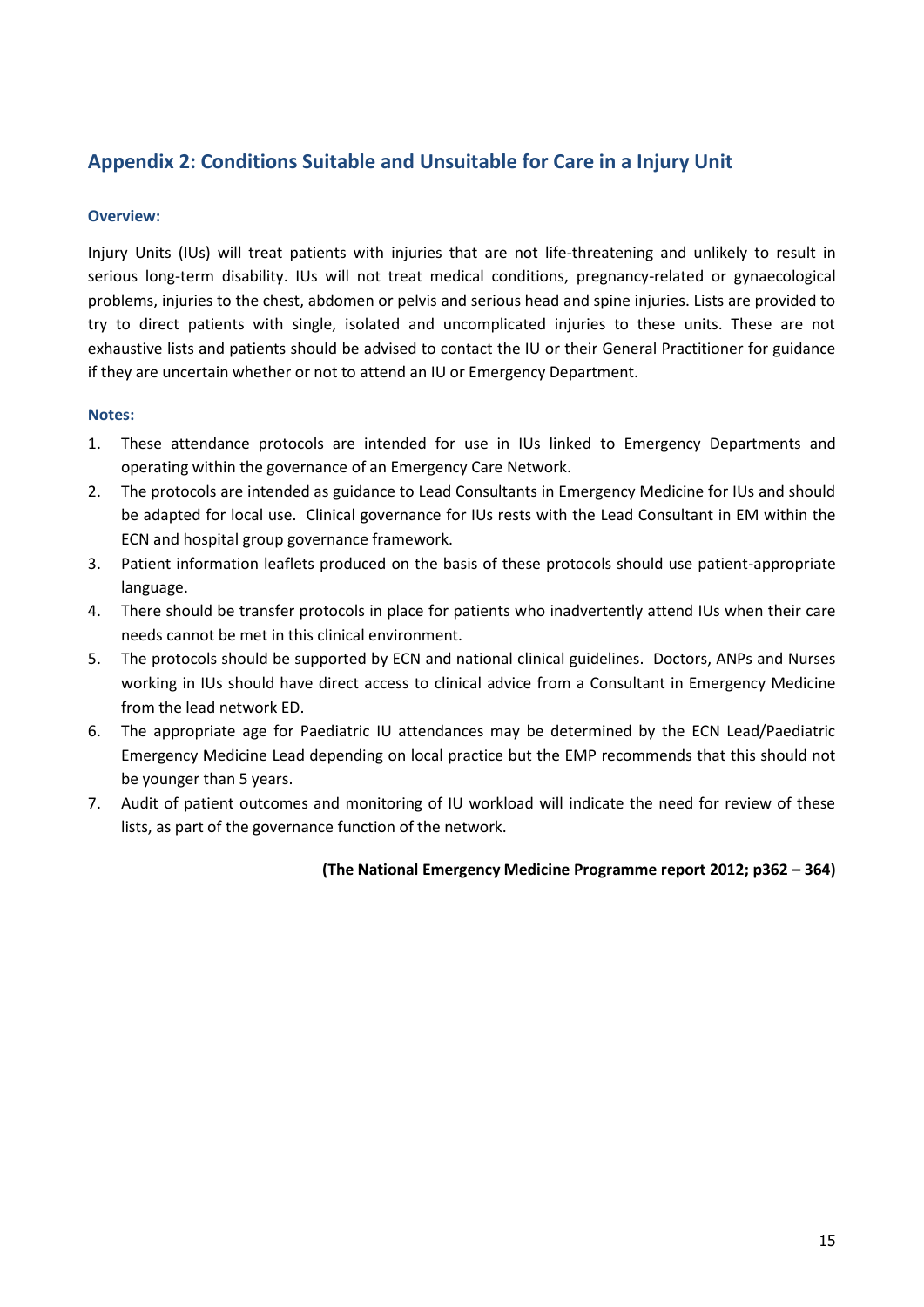#### **Adult Patients:**

# **Conditions Suitable and Unsuitable for Care in an Injury Unit**

| What the Injury Unit may treat                                                          | What the Injury Unit may NOT treat                                                                                                                      |
|-----------------------------------------------------------------------------------------|---------------------------------------------------------------------------------------------------------------------------------------------------------|
| Suspected broken bones to legs<br>✓<br>from knees to toes                               | Conditions due to medical illness e.g.<br>$\boldsymbol{x}$<br>fever, seizures, headache.                                                                |
| Suspected broken bones to arms from<br>✓<br>collar bone (clavicle) to finger tips       | Suspected serious injury or inability to<br>$\boldsymbol{X}$<br>walk following a fall from a height or a<br>motor vehicle collision. Patients with neck |
| All sprains and strains<br>✓                                                            | pain or back pain that started on the day<br>of injury should attend an ED rather than a<br>Local Injury Unit.                                          |
| Minor facial injuries<br>$\checkmark$<br>(including oral, dental and nasal<br>injuries) | Injury causing chest pain, abdominal pain<br>$\boldsymbol{X}$<br>or shortness of breath                                                                 |
| Minor scalds and burns<br>✓                                                             | Significant Head Injury. Patients taking<br>$\boldsymbol{X}$<br>anticoagulants who have suffered head                                                   |
| Wounds, bites, cuts, grazes and scalp<br>✓<br>lacerations                               | injury should be brought to an ED<br>Chest pain<br>$\boldsymbol{x}$                                                                                     |
| Small abscesses and boils<br>✓                                                          | Respiratory conditions<br>$\boldsymbol{x}$                                                                                                              |
| Splinters and fish hooks<br>✓                                                           | Abdominal pain<br>$\boldsymbol{X}$                                                                                                                      |
| Foreign bodies in eyes/ears/nose<br>✓                                                   | Gynaecological problems<br>$\boldsymbol{X}$                                                                                                             |
| Minor head injury (fully conscious<br>✓<br>patients, who did not experience loss        | Neck/back pain<br>$\boldsymbol{X}$                                                                                                                      |
| of consciousness or have more than<br>one episode of vomiting after the head<br>injury) | Pregnancy related conditions<br>$\boldsymbol{x}$                                                                                                        |
|                                                                                         | Pelvis or hip fractures<br>$\boldsymbol{X}$                                                                                                             |
|                                                                                         | Injuries due to self-harm<br>$\boldsymbol{x}$                                                                                                           |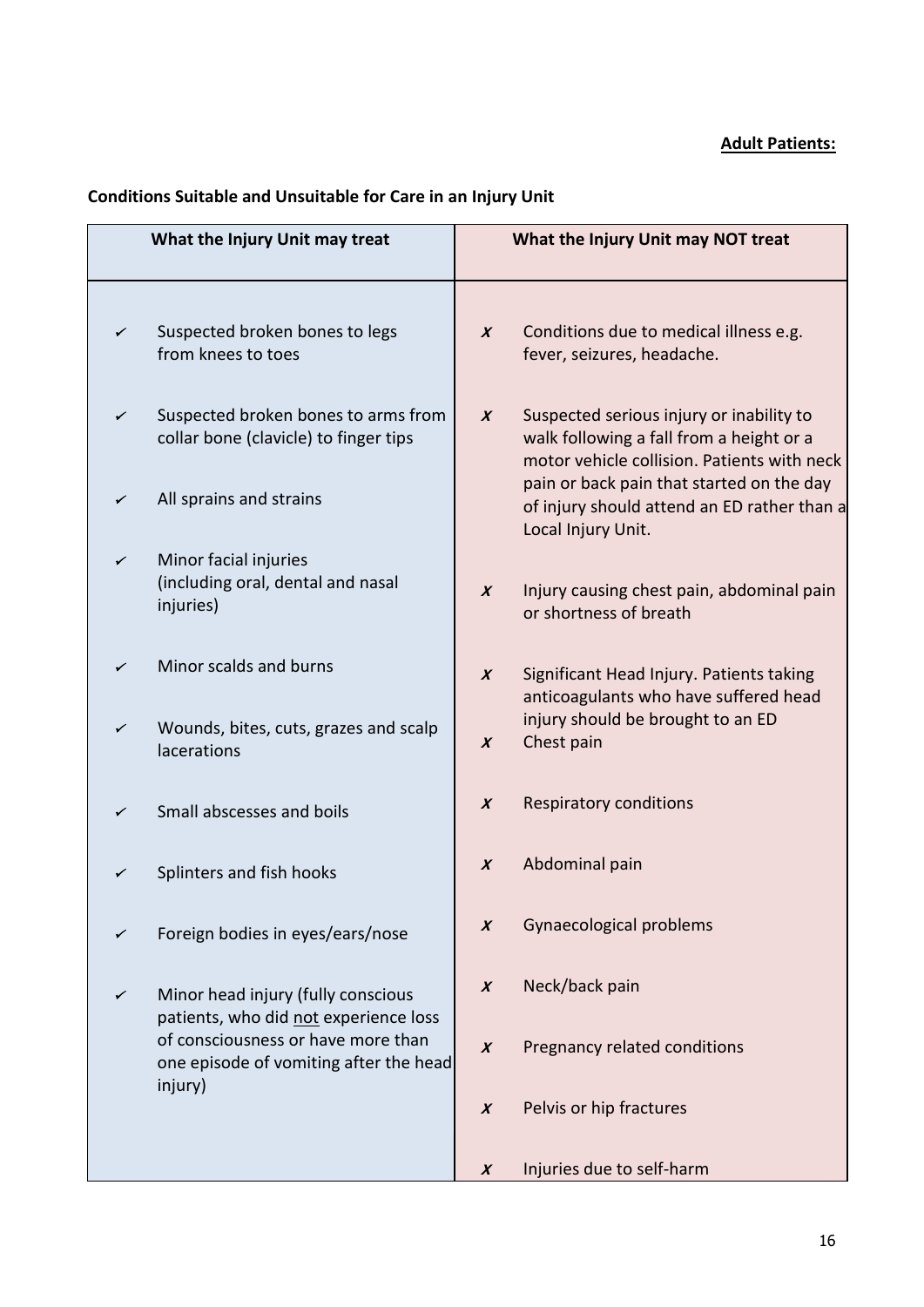# **Conditions Suitable and Unsuitable for Care in an Injury Unit**

| What the Injury Unit may treat        |                                                                                                                                    |                  |                                                                                                                  | What the Injury Unit may NOT treat                                      |  |
|---------------------------------------|------------------------------------------------------------------------------------------------------------------------------------|------------------|------------------------------------------------------------------------------------------------------------------|-------------------------------------------------------------------------|--|
| Any child aged 5 years or older with: |                                                                                                                                    |                  | Any child of any age with a medical<br>$\boldsymbol{X}$<br>illness e.g. fever, seizures, respiratory<br>symptoms |                                                                         |  |
| ✓                                     | Suspected broken bones to legs from<br>knees to toes                                                                               | $\boldsymbol{x}$ |                                                                                                                  | Any child younger than 5 years                                          |  |
| ✓                                     | Suspected broken bones to arms<br>from collar bone (clavicle) to finger tips                                                       | $\boldsymbol{X}$ |                                                                                                                  | Any child aged 5 years or older with:                                   |  |
| ✓                                     | Any sprain or strain                                                                                                               |                  | $\boldsymbol{x}$                                                                                                 | Non-traumatic limp or non-use of a<br>limb                              |  |
| ✓                                     | Minor facial injuries<br>(including oral, dental and nasal<br>injuries)                                                            |                  | $\boldsymbol{x}$                                                                                                 | Injuries following a fall from a<br>height or a motor vehicle collision |  |
| ✓                                     | Minor scalds and burns                                                                                                             |                  | $\boldsymbol{x}$                                                                                                 | Serious head injuries                                                   |  |
| ✓                                     | Wounds, bites, cuts, grazes and scalp<br>lacerations                                                                               |                  | $\boldsymbol{X}$                                                                                                 | Abdominal pain                                                          |  |
|                                       |                                                                                                                                    |                  | $\boldsymbol{x}$                                                                                                 | Gynaecological problems                                                 |  |
| ✓                                     | Splinters and fish hooks                                                                                                           |                  | X                                                                                                                | Injuries due to self-harm                                               |  |
| ✓                                     | Foreign bodies in eyes/ears/nose                                                                                                   |                  | $\boldsymbol{X}$                                                                                                 | Neck pain or back pain                                                  |  |
| ✓                                     | Minor head injury<br>(fully conscious children, who did not<br>experience loss of consciousness or<br>vomit after the head injury) |                  |                                                                                                                  |                                                                         |  |